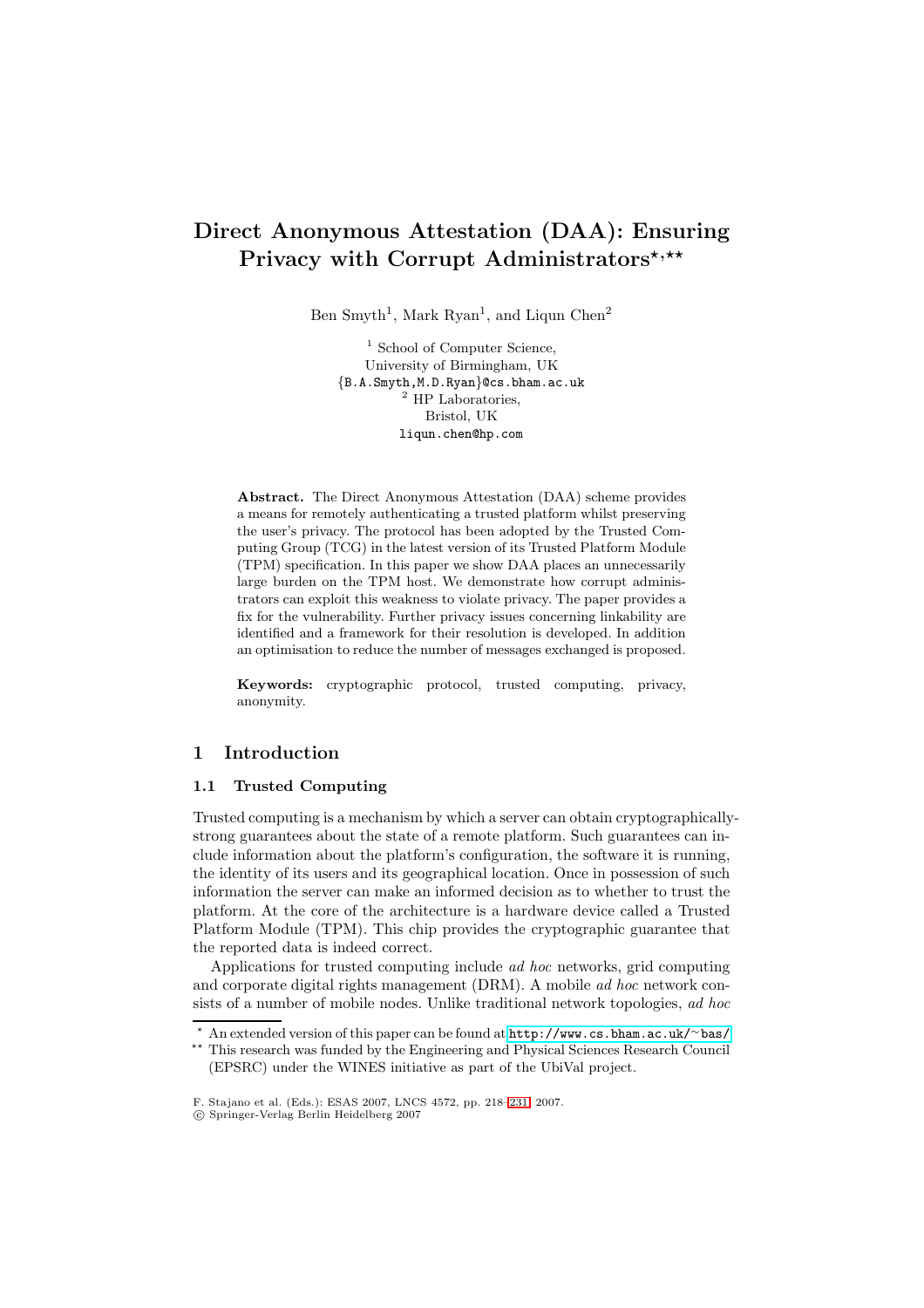networks do not rely upon a fixed infrastructure. Instead, hosts rely upon each other to become and remain connected. Such technology could be deployed to support a campus network. However nodes may cheat: a selfish user may refuse to forward messages from others, thus becoming a 'freeloader.' Trusted computing can force each node to act in a fair manner. In the Grid Computing application, the resources of a large number of systems are used to tackle computationally expensive problems. The  $M<sub>4</sub>$  Message Breaking Project is an example, and has recently deciphered two of the three previously unsolved German ciphers used during World War II. All Grid Computing projects share a similar impediment. The client may abuse the system by running modified software or may simply return fictitious values. Trusted computing addresses this problem by providing a guarantee that the client is running the legitimate program in the correct manner. In the corporate DRM setting, organisations can be assured that machines are running only authorised software which is capable of enforcing strict policies for the control of documents and electronic mail. Restrictions may prevent printing sensitive corporate data, or forwarding it to external sources.

#### **1.2 Privacy Concerns with Trusted Computing**

The aforementioned grid computing example relies upon the ability of a trusted platform to provide a remote attestation. In a similar scenario a situation could exist where the user demands that their identity be protected. The server must therefore only learn that a platform is trusted and not which particular one. Cryptographers and privacy advocates have voiced concerns. The Trusted Computing Group (TCG) has addressed the issue.

The concept of privacy has been widely debated and several taxonomies have been formally proposed [\[1,](#page-12-1)[2](#page-12-2)[,3\]](#page-12-3). For the purposes of this document a privacy preserving protocol is one that satisfies anonymity and unlinkability, the defini-tions of which have been adopted from Pfitzmann & Köhntopp [\[2\]](#page-12-2). Anonymity is the state of not being identifiable within a set of agents with the same attributes. The set of agents consists of all those who might cause an action and anonymity becomes stronger as the size of the set increases. Reiter  $\&$  Rubin [\[3\]](#page-12-3) liken the notion to "blending into a crowd." In the presence of a large crowd, each member of which is equally likely to have performed an action, it is impossible to establish from whom the action originated. Unlinkability (also called relationship anonymity) specifies that given two or more items originating from the same agent it is not possible to link them. As a counterexample, two documents bearing the handwritten signature of an individual allow the items to be linked. Unlinkability only has meaning once anonymity has been achieved, since actions can always be linked if the identity of the agent is known. Of course, privacy is only achievable in a communications protocol if the channel supports anonymity [\[3](#page-12-3)[,4\]](#page-12-4).

### **1.3 Addressing Privacy Concerns**

The solution first adopted by the TCG [\[5\]](#page-12-5) required a trusted third party, namely a privacy certification authority (privacy CA). Each TPM has an embedded RSA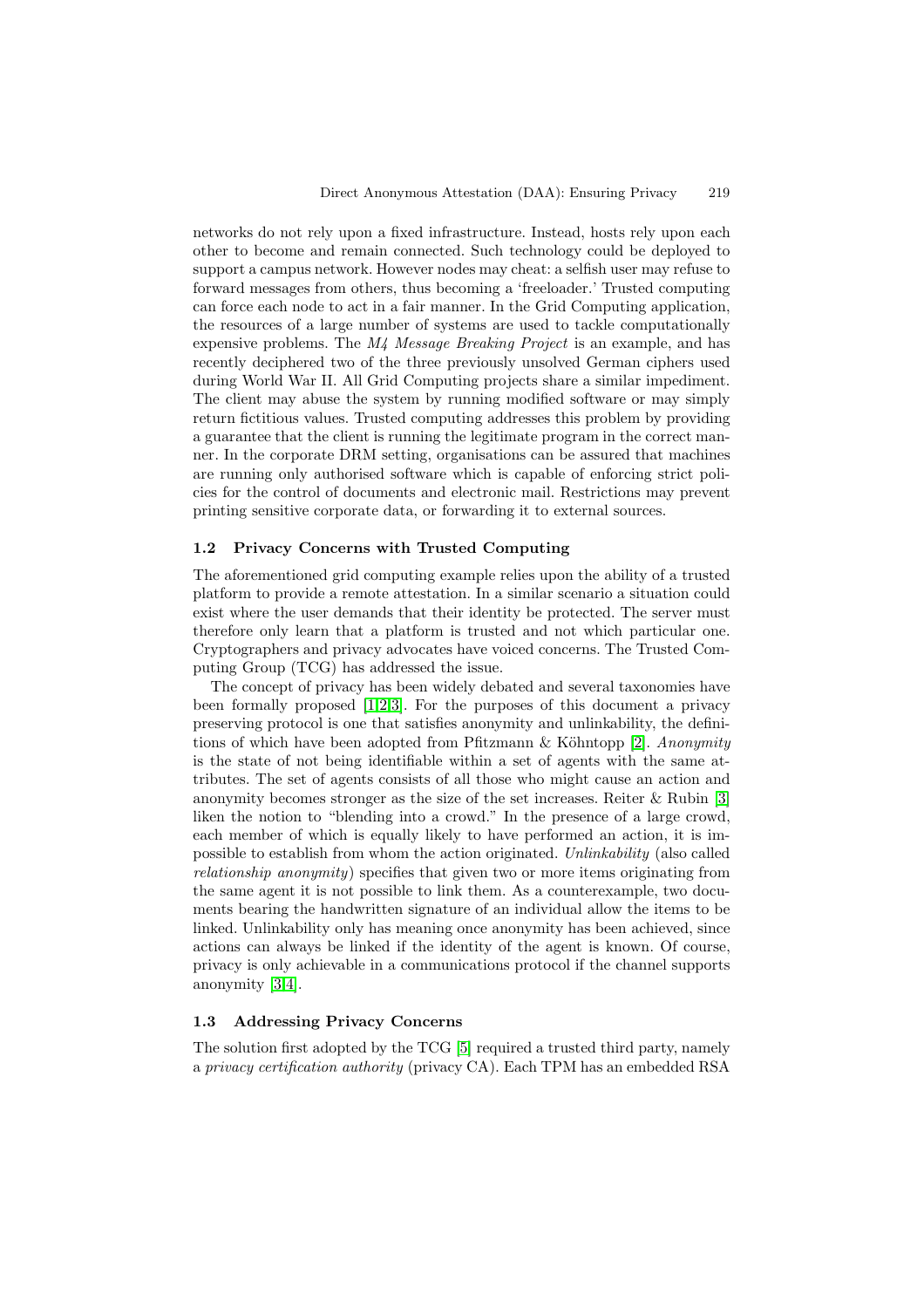key pair called an Endorsement Key (EK) which the privacy CA is assumed to know. In order to attest the TPM generates a second RSA key pair called an Attestation Identity Key (AIK). It sends the AIK, signed by EK, to the privacy CA who checks its validity and issues a certificate for the AIK. The host/TPM is now able to authenticate itself with respect to the certificate. This approach permits two possibilities for the detection of rogue TPMs: firstly the privacy CA should maintain a list of EKs known to be rogue and reject requests from them, secondly if a privacy CA receives too many requests from a particular EK it may reject them. The number of permitted requests should be subject to a risk management exercise and goes beyond the scope of this paper. This solution is problematic since the privacy CA must take part in every transaction which makes use of a new AIK, and thus must provide high availability whilst remaining secure. Furthermore privacy requirements may be violated if the privacy CA and verifier collude.

The Direct Anonymous Attestation (DAA) [\[6\]](#page-12-6) scheme draws upon techniques developed for group signatures, identity escrow and credential systems. The protocol allows the remote authentication of a trusted platform whilst preserving the privacy of the system's user. It eliminates the need for a trusted third party and has been adopted by the TCG in the current TPM specification [\[7\]](#page-13-0). The approach can be seen as a group signature scheme without the ability to revoke anonymity, with an additional mechanism to detect rogue members. In broad terms the host contacts an issuer and requests membership to a group. If the issuer wishes to accept the request, it grants the host/TPM an *attestation iden*tity credential. The terms credential and certificate will be used interchangeably hereafter to mean attestation identity credential. The host is now able to anonymously authenticate itself as a group member to a verifier with respect to the certificate. The platform need only contact the issuer once, if the host chooses to use a single DAA key associated with this issuer, alleviating the previously discussed bottleneck.

#### **1.4 Contribution**

This paper shows a weakness of the DAA protocol which allows an adversarial issuer and verifier to collude in order to violate the user's privacy. Subsequently, the paper describes how the vulnerability can be fixed. Further privacy issues with regards verifier-linkability are identified and a framework for their resolution is developed. In addition, an optimisation to the protocol is proposed. The paper presents the DAA protocol in an accessible format which we believe is easier to understand than the original paper.

Structure of paper. The remainder of this paper is structured as follows. Section [2](#page-3-0) introduces the mathematical and cryptographic primitives used by this work. The DAA protocol is explained in Section [3.](#page-3-1) In Section [4](#page-5-0) an informal security analysis of the protocol is conducted, as a result of which a vulnerability is discovered and subsequently corrected. In Section [5](#page-7-0) the privacy problems concerning verifier-linkability are identified and a solution is presented. In Section [6](#page-10-0)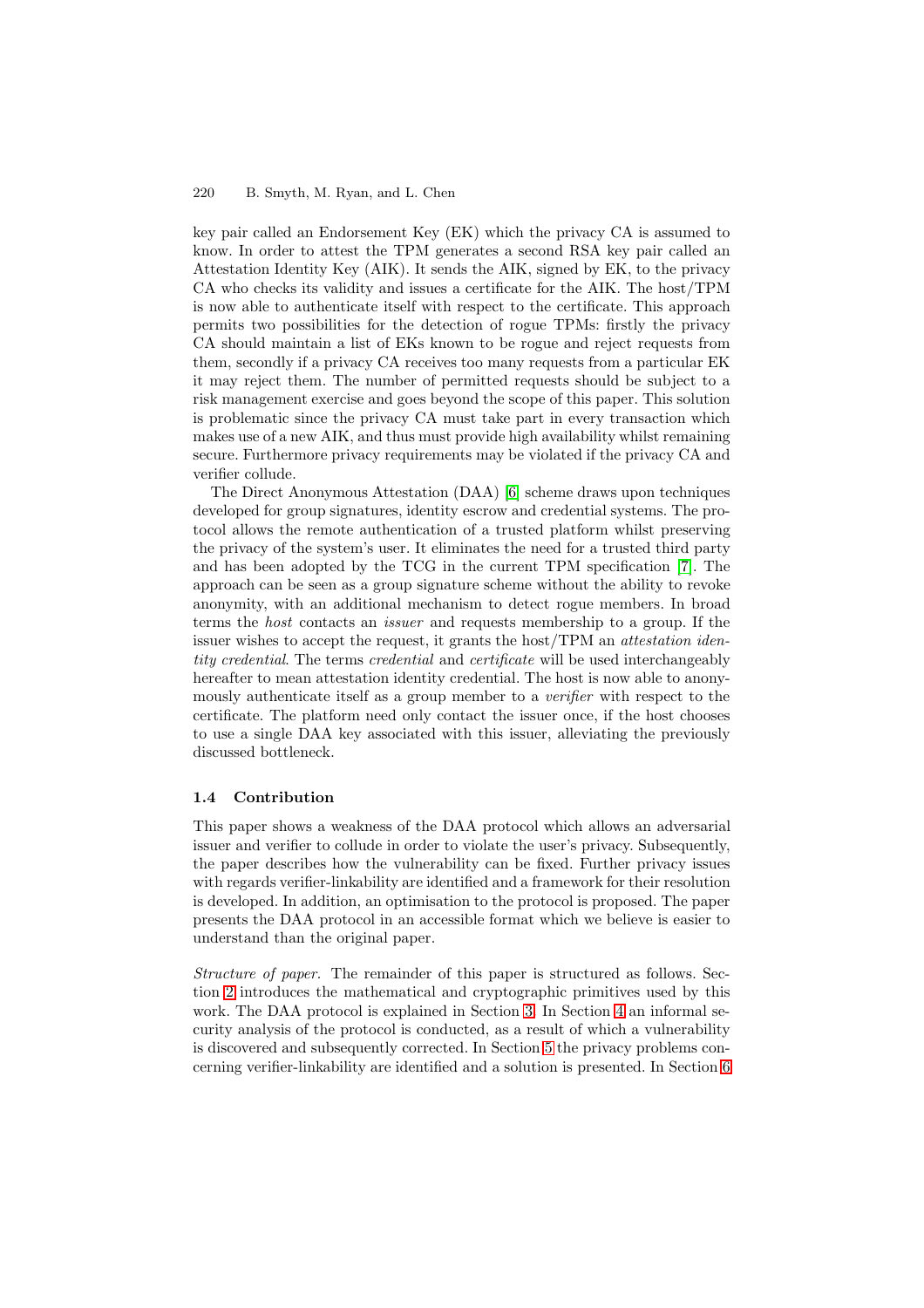optimisations are proposed to reduce the number of messages exchanged and to improve the efficiency of rogue tagging. An appraisal of the work is presented in Section [7](#page-11-0) and future research is considered in Section [8.](#page-12-7) Finally for completion, the DAA protocol is provided in its entirety, including the security fixes discussed, in the appendices (the appendices can be found in the extended version of this paper).

## <span id="page-3-0"></span>**2 Preliminaries**

#### **2.1 Protocols to Prove Knowledge**

Various protocols which prove knowledge of and relations among discrete logarithms are used by DAA. These protocols will be described using the notation introduced by Camenisch & Stadler [\[8\]](#page-13-1). The example below has been adapted from Camenisch et al. [\[6\]](#page-12-6):

$$
PK\{(\alpha,\beta,\gamma): y = g^{\alpha}h^{\beta} \wedge \tilde{y} = \tilde{g}^{\alpha}\tilde{h}^{\gamma} \wedge \alpha \in [u,v]\}
$$

It denotes a "zero knowledge Proof of Knowledge of integers  $\alpha, \beta, \gamma$  such that  $y = g^{\alpha}h^{\beta}$  and  $\tilde{y} = \tilde{g}^{\alpha}\tilde{h}^{\gamma}$  holds, where  $\alpha \in [u, v]$ . The values  $y, g, h, \tilde{y}, \tilde{g}$  and  $\tilde{h}$ are elements of some groups  $G = \langle g \rangle = \langle h \rangle$  and  $\tilde{G} = \langle \tilde{g} \rangle = \langle \tilde{h} \rangle$ . Greek letters are used for quantities of the knowledge that is being proved and values kept secret by the prover, while all other values are known to the verifier.

The Fiat-Shamir heuristic [\[9\]](#page-13-2) allows an interactive zero knowledge scheme to be converted into a signature scheme. A signature acquired in this way is termed a Signature Proof of Knowledge and is denoted, for example, as  $SPK({\alpha}): y =$  $g^{\alpha}\}(m)$ .

## <span id="page-3-1"></span>**3 High Level Overview**

This section describes the DAA protocol at a high level. For simplicity in presentation, when the TPM is said to have sent or received a value, the message should be assumed to have been delivered by way of the host. The scheme requires that each issuer and verifier has a unique name, termed a basename, denoted  $bsn_I$ and  $bsn<sub>V</sub>$  respectively.

The TPM is a small chip with limited resources. DAA therefore aims to minimise the operations that it must perform. This is achieved by outsourcing computation to the host whilst maintaining security. A corrupt host should not of course be able to authenticate without the TPM. However, privacy properties need only be guaranteed if the host is not corrupt. Since a corrupted host can always reveal its identity as it controls all external communication. The low level distinction between computation conducted by the host and TPM are described in the appendices (see the extended version of this paper).

The protocol is initiated when a host wishes to obtain a credential. This is known as the join protocol and is shown in Figure [1.](#page-5-1) The TPM creates a secret  $f$  value and a blinding factor  $v'$ . It then constructs the blind message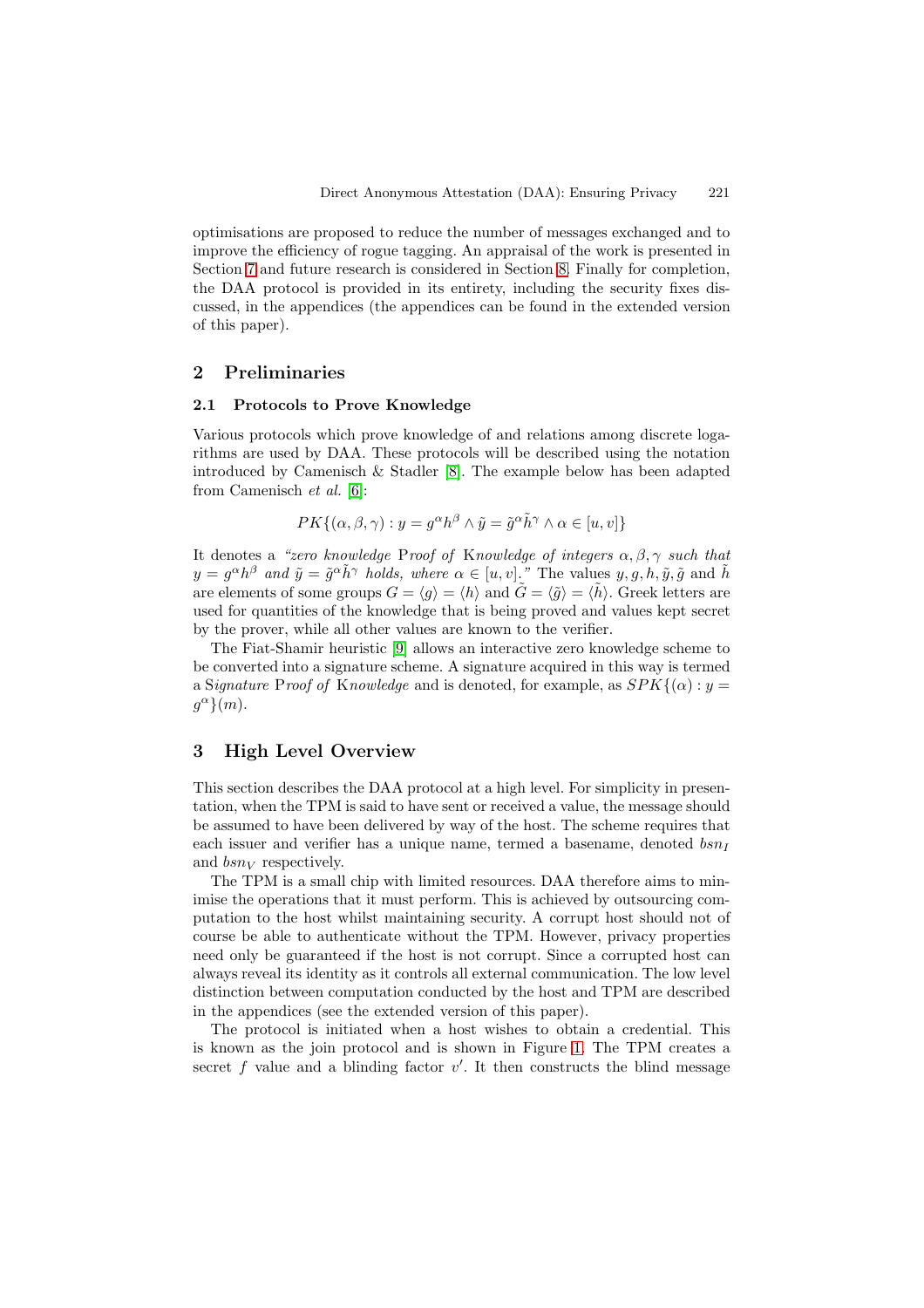$U := blind(f, v')$  and  $N_I := \zeta_I^f$ , where  $\zeta_I := (hash(1||bsn_I))^{(T-1)/\rho} \pmod{I}$ and  $\Gamma$ ,  $\rho$  are components of the issuer's public key. The U and  $N_I$  values are submitted to the issuer I. The issuer creates a random nonce value  $n_e$ , encrypts it with the public key  $PK_{EK}$  of the host's TPM and returns the encrypted value. The TPM decrypts the message, revealing  $n_e$ , and returns  $hash(U||n_e)$ . The issuer confirms that the hash is correctly formed and is convinced that it is communicating with a valid host/TPM. The issuer checks whether the  $N_I$  value stems from a rogue TPM or if it has been seen previously (the issuer might chose to reissue the credential in this case). Rogue tagging will be detailed later. The issuer generates a nonce  $n_i$  and sends it to the host. The host/TPM constructs a signature proof of knowledge that the messages  $U$  and  $N_I$  are correctly formed. The issuer verifies the proof and generates a blind signature on the message U. It returns the signature along with a proof that a covert channel, which could violate privacy, has not been used (for more detail see the appendices of the extended version of this paper ). The host verifies the signature and proof and the TPM unblinds the signature revealing a secret credential  $v$  (the signed  $f$ ).

Once the host has obtained an anonymous attestation credential from the issuer it is able to produce a signature proof of knowledge of attestation on a message. This is known as the sign/verify protocol and is shown in Figure [2.](#page-5-2) Intuitively if a verifier is presented with such a proof it is convinced that it is communicating with a trusted platform and the message is genuine. The message m may be either a public part of an Attestation Identity Key (AIK) produced by the TPM or an arbitrary message. If  $m$  is an AIK, the key can later be used to sign PCR data or to certify a non-migratable key. Where  $m$  is arbitrary its purpose is application dependent. It may for example be a session key. To distinguish between these two modes of operation a variable b is defined. When  $b = 0$ the message was generated by the TPM and when  $b = 1$  the message was input to the TPM. The process of convincing a verifier that a host has obtained attestation will now be more precisely described. The host engages in communication with the verifier, during which the verifier requires the host to demonstrate that it is indeed a trusted platform. The host and verifier negotiate whether the verifier is able to link transactions and the verifier sends nonce  $n_v$  to the host. The host/TPM produce a signature proof of knowledge of attestation on the message  $(n_t||n_t||b||m)$ , where  $n_t$  is a nonce defined by the TPM and m is a message. In addition the host computes  $N_V := \zeta^f$ , where  $\zeta := (hash(1||bsn_V))^{(\Gamma-1)/\rho}$ (mod  $\Gamma$ ) or  $\zeta$  is chosen randomly. The value  $N_V$  allows for rogue tagging. In addition, if  $\zeta$  is not random the  $N_V$  value can be used to link different transaction made by the same TPM while not identifying it, and possibly to reject a  $N_V$ where it has appeared too often.

#### **3.1 Rogue Tagging**

The DAA protocol is designed so that a known rogue TPM can be prevented from obtaining certification or making a successful claim of attestation to a verifier. A rogue TPM is defined as one that has been compromised in such a way that its secret  $f$  value has been extracted. Once a rogue TPM is discovered,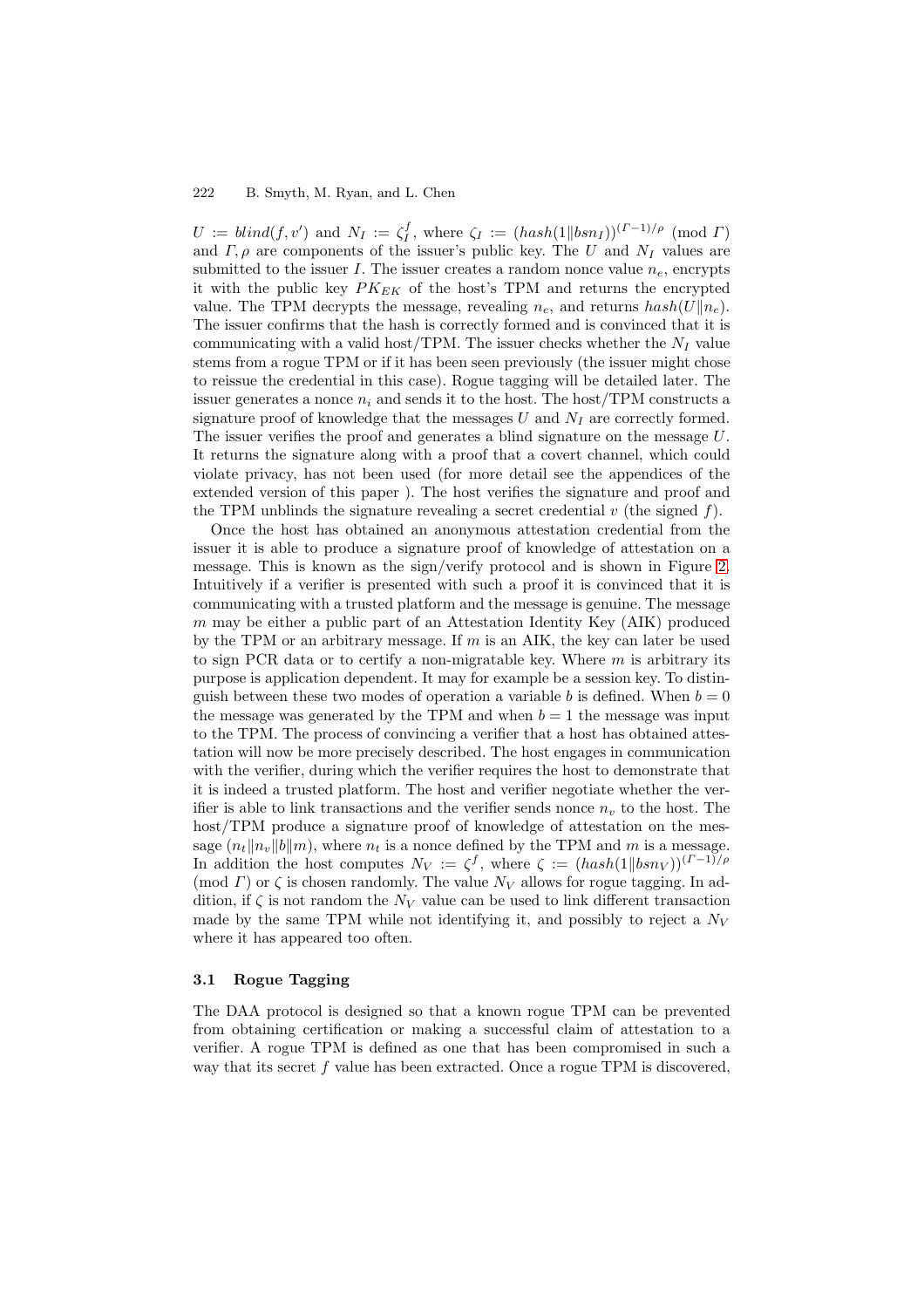

<span id="page-5-1"></span>**Fig. 1.** Join Protocol



<span id="page-5-2"></span>**Fig. 2.** Sign/Verify Protocol

the secret  $f$  values are distributed to all potential issuers/verifiers who add the value to their rogue list. On receipt of  $N_I$  and  $N_V$  values the issuer/verifier can check if the originating TPM is rogue by ensuring the  $N_I, N_V$  value is not equal to  $\zeta^{\tilde{f}}$  (mod  $\Gamma$ ) for all values  $\tilde{f}$  that are known to stem from rogue TPMs. This check can be done efficiently since the rogue list can be expected to be short and the exponents are relatively small [\[6\]](#page-12-6).

## <span id="page-5-0"></span>**4 Security Analysis**

## <span id="page-5-3"></span>**4.1 DAA Security Properties**

The objective of DAA is to provide a mechanism for the remote authentication of a trusted platform whilst preserving the privacy of the system's user. The DAA protocol [\[6\]](#page-12-6) defines the following security properties: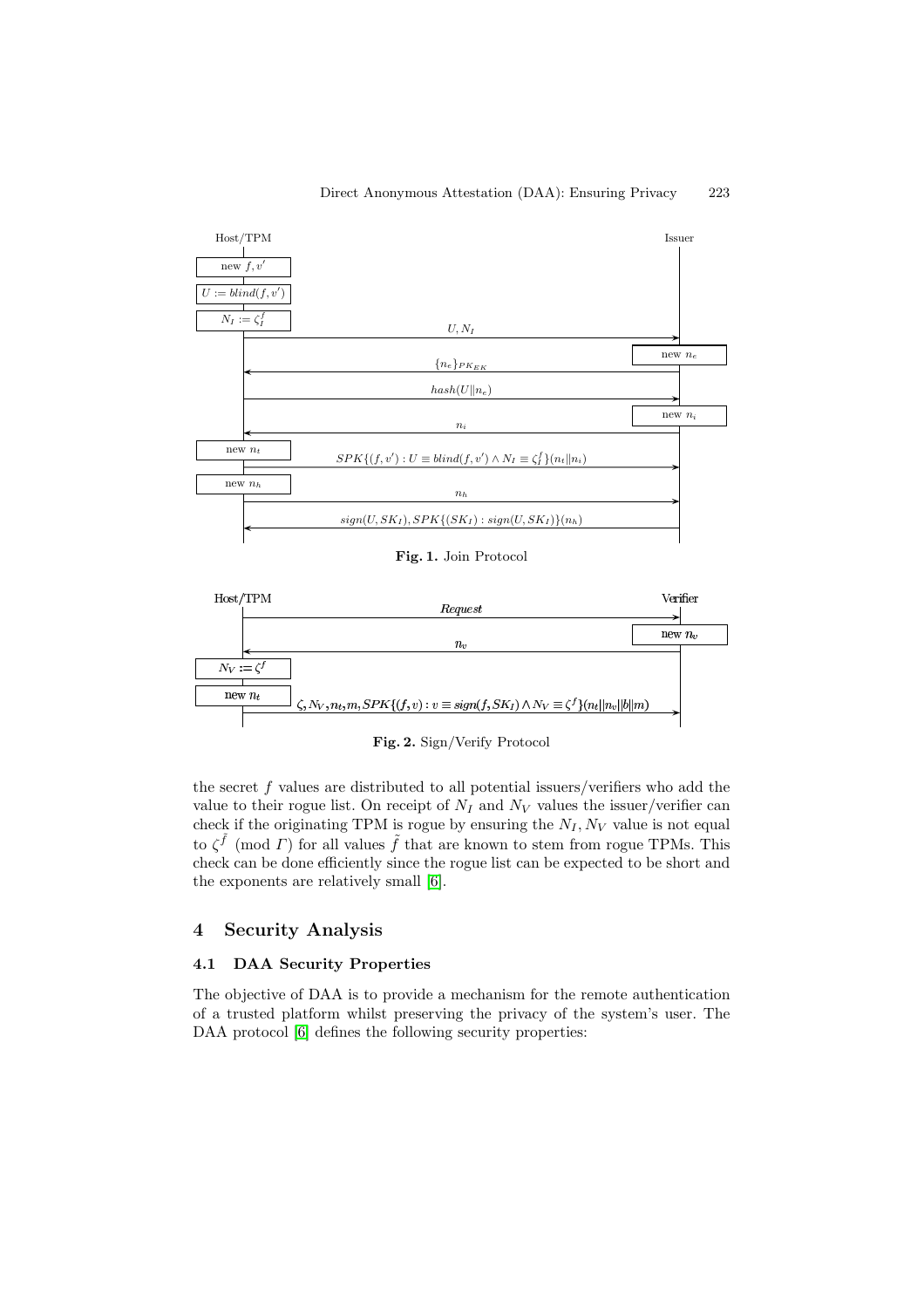- <span id="page-6-0"></span>1. Only a trusted platform is able to authenticate.
- <span id="page-6-1"></span>2. Privacy of non-corrupt host is guaranteed by the sign/verify protocol:
	- (a) Interactions are anonymous.
	- (b) Linkability (of transactions) is controlled by the user.
- 3. Privacy is restored to a corrupted host if malicious software is removed.

Brickell, Camenisch & Chen  $[6]$  have shown DAA to be secure in the provable security model under the decisional Diffie-Hellman and strong RSA assumption in the random oracle model. Such proofs are an important part of protocol analysis, but they are insufficient. Showing that breaking the scheme is "essentially as difficult as solving a well-known and supposedly difficult problem" [\[10\]](#page-13-3) is a limited view of security and fails to anticipate the majority of attacks on cryptographic systems [\[11](#page-13-4)[,12\]](#page-13-5). Koblitz  $\&$  Menezes [\[12\]](#page-13-5) argue that "throughout the history of public-key cryptography almost all of the effective attacks on the most popular systems have not [been solving difficult problems (for example integer factorisation)], but rather by finding a weakness in the protocol." Koblitz & Menezes go on to suggest that "formalistic proofs [are] so turgid that other specialists  $don't\; even\; read\; [them].\; As\; a\; result,\; proof-checking\; [is]\; a\; largely\; unmet\; security$ objective, leaving [protocols] vulnerable to attack." This forms the motivation for an informal security analysis of the DAA scheme.

#### **4.2 Violation of Privacy in the Presence of Corrupt Administrators**

It is now shown that a colluding issuer and verifier can conspire to break anonymity when linkable transactions are used, violating security properties [2a](#page-6-0) and [2b.](#page-6-1) The verifier and issuer conspire to use the same basename, i.e.  $bsn_V = bsn_I$ . This will result in the host computing  $\zeta = \zeta_I$ . Recall that  $\zeta_I = (hash(1||bsn_I))^{(T-1)/\rho}$ (mod *Γ*) and  $\zeta = (hash(1||bsn_V))^{(\Gamma-1)/\rho}$  (mod *Γ*). The issuer learnt the identity of a host and which  $N_I$  value the host used during the join protocol. The verifier receives  $N_V$  during the execution of the sign protocol. The host identity is revealed, since  $N_I = N_V = \zeta_I^{f_0 + f_1 2^{l_f}} = \zeta^{f_0 + f_1 2^{l_f}} \pmod{I}$  and the issuer is able to link the hosts identity with  $N_I$ .

The privacy violation relies upon the assumption that an issuer and verifier share the same basename (i.e.  $bsn_I = bsn_V$ ). For example, this assumption holds in the following scenario. An online service provider could act as an issuer during the registration process and a verifier during service usage. This use case is in fact presented<sup>[1](#page-6-2)</sup> by Camenisch *et al.* in earlier work on the idemix (identity mixer) system [\[13,](#page-13-6)[14\]](#page-13-7) which forms the basis of the DAA protocol. Under these conditions the issuer and verifier are the same entity and thus it makes logical sense for them to share a single basename. In fact, not doing so could cause confusion. Requiring the user to distinguish between  $bsn_I$  and  $bsn_V$  values places unnecessary burden on the user and will inevitably lead to their incorrect use. Furthermore, putting in place a procedure for obtaining a unique basename would ultimately require a worldwide governing body. At best this is undesirable since interaction with

<span id="page-6-2"></span> $\frac{1}{1}$  See <http://www.zurich.ibm.com/security/idemix/idemix-slides.pdf> (slide 10).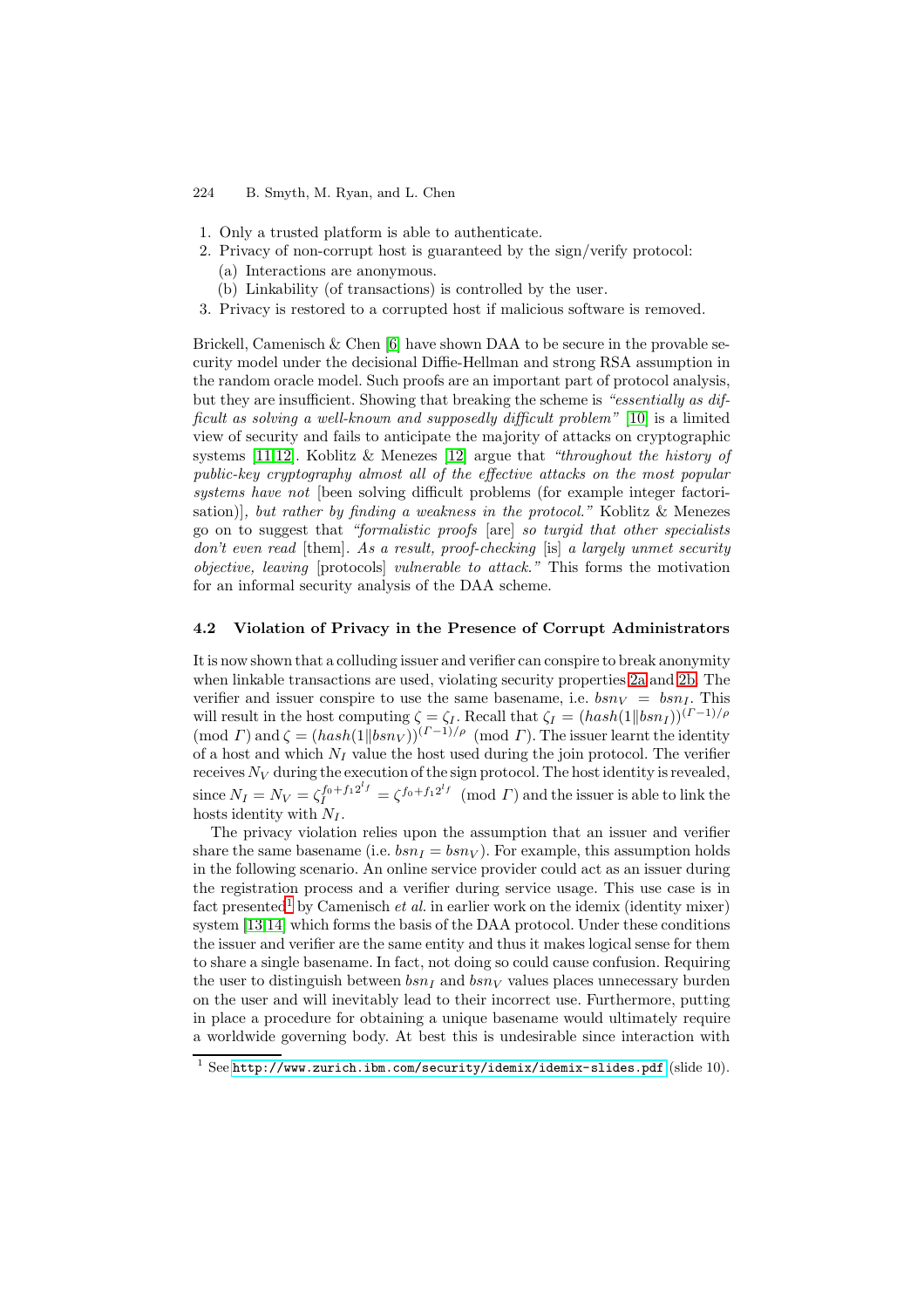an authority reintroduces the bottleneck DAA aims to avoid. At worst, such a body is infeasible. It is simply not economic to setup an organisation for the sole purpose of issuing basenames. In addition such a body is likely to charge for its services.

#### <span id="page-7-1"></span>**4.3 Fix**

The values  $\zeta_I$  and  $\zeta_I$  need not be computed in such a similar manner. It is therefore proposed that the join protocol uses  $\zeta_I := (hash(0||bsn_V))^{(\Gamma-1)/\rho} \pmod{\Gamma}$ and the sign/verify protocol uses  $\zeta := (hash(1||bsn_V))^{(\Gamma-1)/\rho} \pmod{\Gamma}$ . The collusion between issuer and verifier to break privacy is no longer possible, regardless of whether  $bsnv = bsnv$ . Basenames may now be selected from a single name space as the distinction between issuer and verifier is no longer required.

#### **4.4 Revised DAA Protocol**

The appendices, of the extended version of this paper, present the complete DAA protocol. The presentation attempts to provide clarity to the reader, incorporates the security fix (Section [4.3\)](#page-7-1) and includes the observation made by Camenisch & Groth [\[15\]](#page-13-8) for increased efficiency [\[16\]](#page-13-9). We believe our presentation is in a more accessible format which is easier to understand than the original paper. To avoid over-complication the optimisations described in Section [6.1](#page-10-1) and the construction/use of basenames (Section [5\)](#page-7-0) are not shown; making these changes is trivial.

## <span id="page-7-0"></span>**5 Overcoming Problems with DAA Basenames**

The DAA protocol provides user controlled linkability (security property [2b,](#page-6-1) Section [4.1\)](#page-5-3). More precisely two modes of operation are defined: verifier-linkable and verifier-unlinkable. Verifier-linkability is controlled by the construction of  $N_V := \zeta^f$ , where  $\zeta$  is either derived from a basename or selected randomly (see Section [3\)](#page-3-1). The former construction allows linkability, whereas the latter prevents it. By design DAA therefore provides provisions to link transactions which use the same basename. There are three types of linkable transactions:

- 1. **Single application linkability.** A verifier providing a single application is able to link transactions.
- 2. **Cross application linkability.** A verifier providing multiple applications which share the same basename is able to link transactions between different applications.
- 3. **Cross verifier linkability.** Different verifiers offering several applications which share the same basename are able to link transactions.

These forms of linkability are shown under various operating conditions in Figure [3.](#page-9-0) We note that cross issuer linkability - that is linkability between applications with different issuers - is not possible. Since the construction of  $N_V$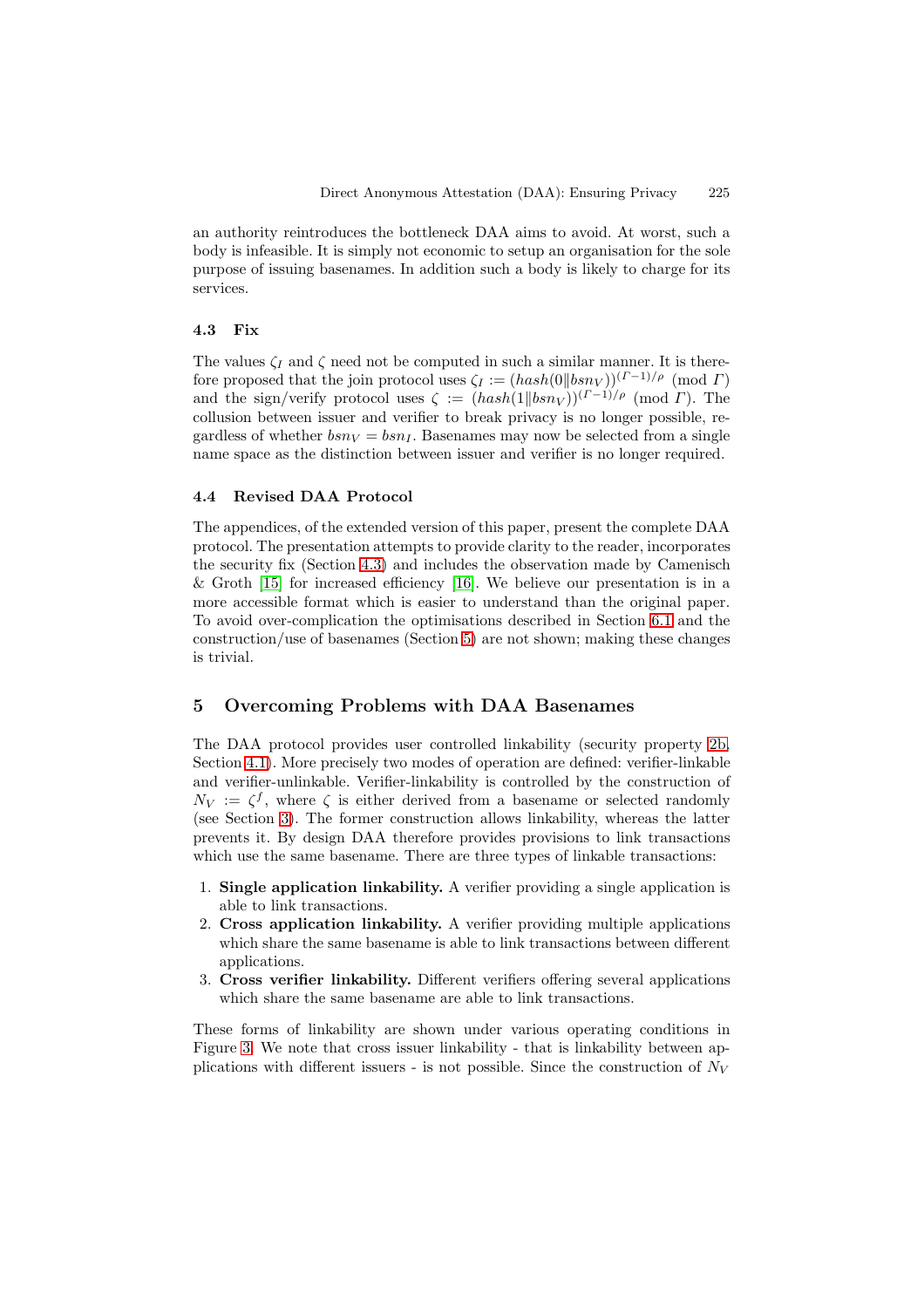contains the TPM's secret  $f$  value, which in turn incorporates the issuer's public key. Different issuers must use different public keys, thus cross issuer linkability is not possible.

The DAA protocol does not define the security requirements of basenames nor does it specify how basenames should be implemented. This presents two potential problems:

- 1. **Security properties.** In order to ensure the user controlled linkability, the user must be assured as to which verifier(s) will use a basename and for what application(s). DAA does not provide adequate provisions for this. Thus the host may inadvertently allow linkability between verifiers and/or applications, violating user controlled linkability.
- 2. **Implementation.** The protocol does not specify how to implement user controlled linkability. A naïve solution is that the host maintains a list of basenames associated with its communicating partners, including DAA issuers and a DAA verifiers, who have been associated with a basename. However, if a DAA key is used for a long time and for many different applications, which is the DAA scheme designed for, maintaining such a list is infeasible for most ordinary users.

Subsection [5.1](#page-8-0) defines a technique which will resolve these two issues and Section [5.2](#page-9-1) will discuss its use in practice.

#### <span id="page-8-0"></span>**5.1 Constructing a Basename**

The host must be able to uniquely identify with whom a basename should be used and for what application. It is therefore proposed that the basename is constructed from application, verifier and issuer specific data. An example of such information is shown in Table [1.](#page-8-1) The host is then able to check a basename prior to its use, thus preserving user controlled linkability.

The construction of the basename may be undertaken by either the verifier or the host. Alternatively it could be created through negotiation. This decision is left to application developers. When the host is responsible for construction,

<span id="page-8-1"></span>

| Application   | DAA operation                                          | Issuer/verifier data Date |                | Other                           |
|---------------|--------------------------------------------------------|---------------------------|----------------|---------------------------------|
|               | 1. Specification 1. DAA key issuing 1. Issuer identity |                           |                | 11. Start date 11. Random datal |
| 2. URL        | 2. PCR signing                                         | 2. Issuer public key      | 2. Expiry date | $string*$                       |
| $3.$ User ID  | 3. AIK signing                                         | 3. Verifier identity      | 3. Other       | 2. Policy                       |
| 4. Password   | 4. External input                                      | 4. Verifier public key    |                | $3.$ Terms $\&$                 |
| 5. Shared key | signing                                                | 5. Auth request           |                | conditions                      |
| 6. Other      | 5. System input                                        | 6. Auth algorithm         |                | 4. Other                        |
|               | signing                                                | 7. Other                  |                |                                 |
|               | 6. Other                                               |                           |                |                                 |

**Table 1.** Information to be used for computing a basename

∗ This item is listed in the table for completion. The data string must be freshly created by the host and it should only be used for the construction of random basenames.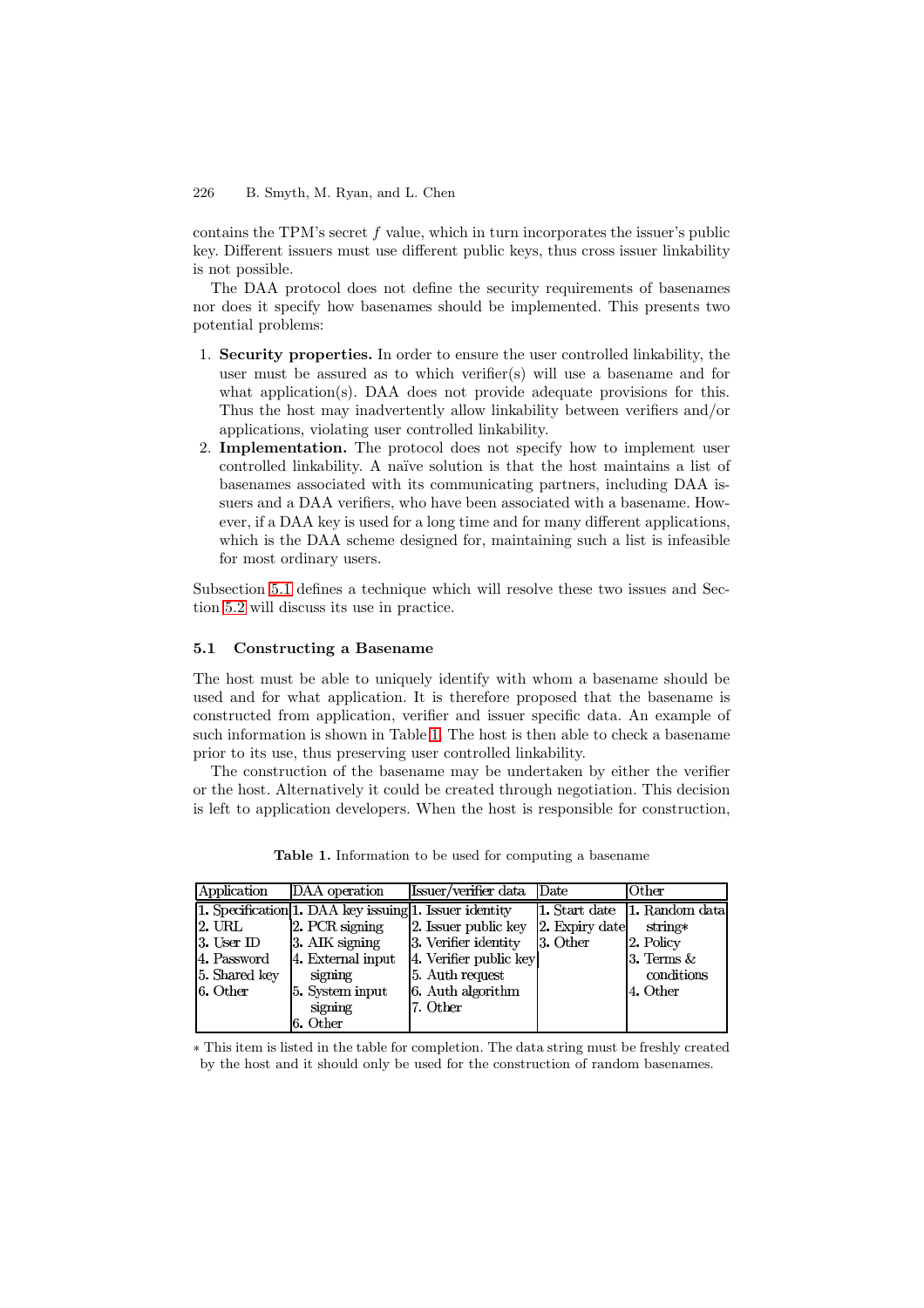

(b) Multiple verifiers

 $App_3$ 

 $bsn_3$ 

<span id="page-9-0"></span>**Fig. 3.** Linkability in various scenarios

it may be pre-programmed in the host's software, or determined by the user at run-time for example.

## <span id="page-9-1"></span>**5.2 Using a Basename**

The host will be required to maintain the information used for constructing basenames as shown in Table [1](#page-8-1) and a blacklist of basenames which the host does not want to be used any more. When a new basename is required, the host (and the verifier) will create it based on the particular application. When an existing basename is given it is selected from the list and the host checks that it matches the application specification. The host's blacklist will then be consulted to ensure that the basename has not previously been blacklisted. If desired the verifier will be asked to authenticate to the host. This process is presented in Figure [4.](#page-10-2)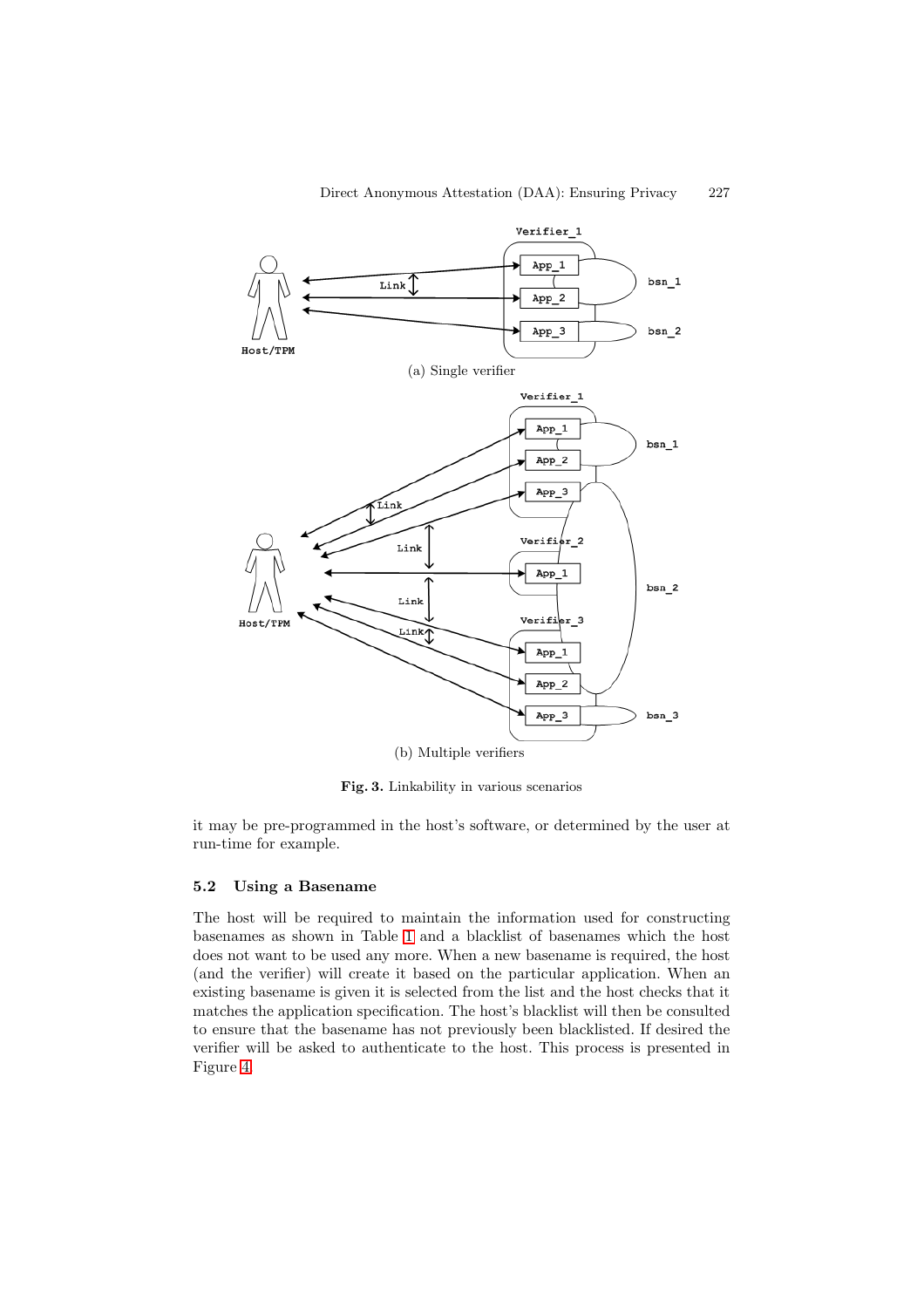

<span id="page-10-2"></span>**Fig. 4.** The proposed solution

Motivating authentication of the verifier. To ensure that a user's affiliations are not learnt by an adversary the host must authenticate the verifier. Although the DAA protocol does not require verifier authentication it is expected that this will be the case in real applications. Standard authentication techniques can be used.

Manageability of basename list. The framework makes basenames more manageable. Basenames are constructed from application specific data and prior to use the host may authenticate the verifier. This means that the host need not maintain a complete list of basenames, since checks can be made to ensure that the basename is suitable for use with a specific application/verifier. This will ensure the list is relatively short. The host need only keep a blacklist if it wishes to avoid certain basenames. Expired basenames can be removed from either list.

## <span id="page-10-0"></span>**6 Optimisations**

## <span id="page-10-1"></span>**6.1 Reduction in Messages**

An optimisation of the join protocol, which reduces the number of messages exchanged from seven to four, is shown in Figure [5.](#page-11-1) A formal analysis of the optimisation is beyond the scope of this paper, but an informal discussion is given. The optimisation allows the host to learn  $n_i$  earlier than the original protocol. Since this value provides the host with no advantage the protocol is believed to remain secure. The three subsequent messages are all passed from the host to the issuer in succession, it therefore makes no difference to the security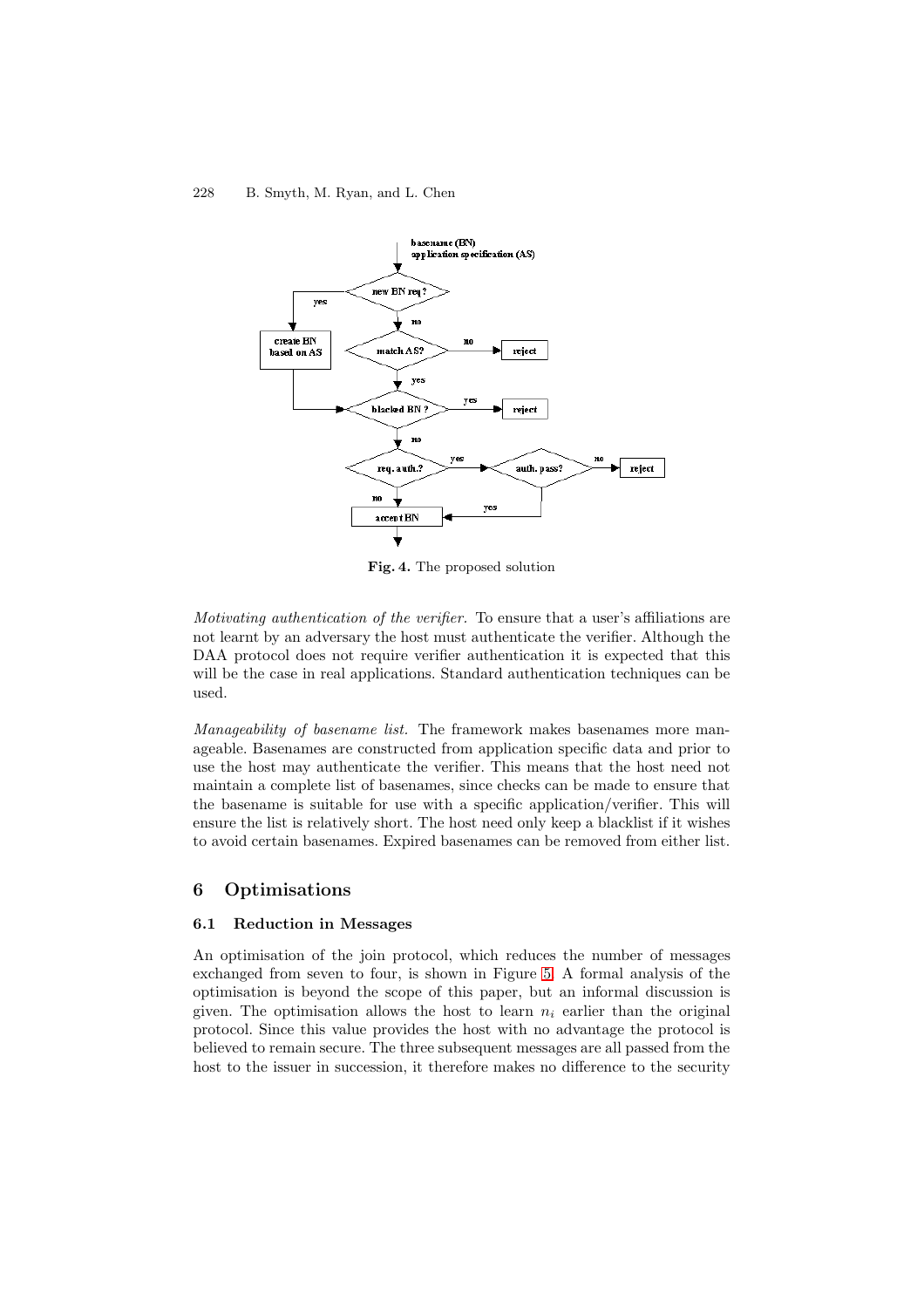

<span id="page-11-1"></span>**Fig. 5.** Optimised Join Protocol

of the protocol to concatenate these messages into a single message. It is claimed the optimisation reduces the number of messages whilst maintaining security.

## **6.2 Rogue Tagging**

The rogue tagging checks can be optimised. Since  $\zeta_I$  is a constant in the join protocol the issuer is able to precompute  $\zeta_I^{\tilde{f}_0+\tilde{f}_12^{l_f}} \pmod{I}$  for all  $(\tilde{f}_0, \tilde{f}_1)$  on the rogue list. This technique can also be applied to the join protocol when  $\zeta$  is fixed. In the case where  $\zeta$  is random Brickell, Camenisch & Chen [\[6\]](#page-12-6) propose that a considerable speedup can be achieved using the batch verification techniques defined by Bellare, Garay & Rabin [\[17](#page-13-10)[,18\]](#page-13-11).

## <span id="page-11-0"></span>**7 Conclusion**

In this paper a weakness of the Direct Anonymous Attestation protocol is presented. The weakness allows an issuer and verifier to collude to violate the privacy of the host. The vulnerability is fixed by making a minor alteration to the scheme. It is noted that the modification only affects the host part of the protocol (i.e. no modifications need be made to the hardware TPM). The fix is believed to be safe. Proving this formally is the topic of current research. Further privacy issues surround verifier-linkability. The DAA protocol provides inadequate provisions to enable the host to identify with whom, and for which application, a basename may be used. This may result in a privacy violation. The problem is resolved by the development of a framework which facilitates the correct construction/use of basenames. In addition, optimisations to reduce the number of messages exchanged and to improve the efficiency of rogue tagging are presented.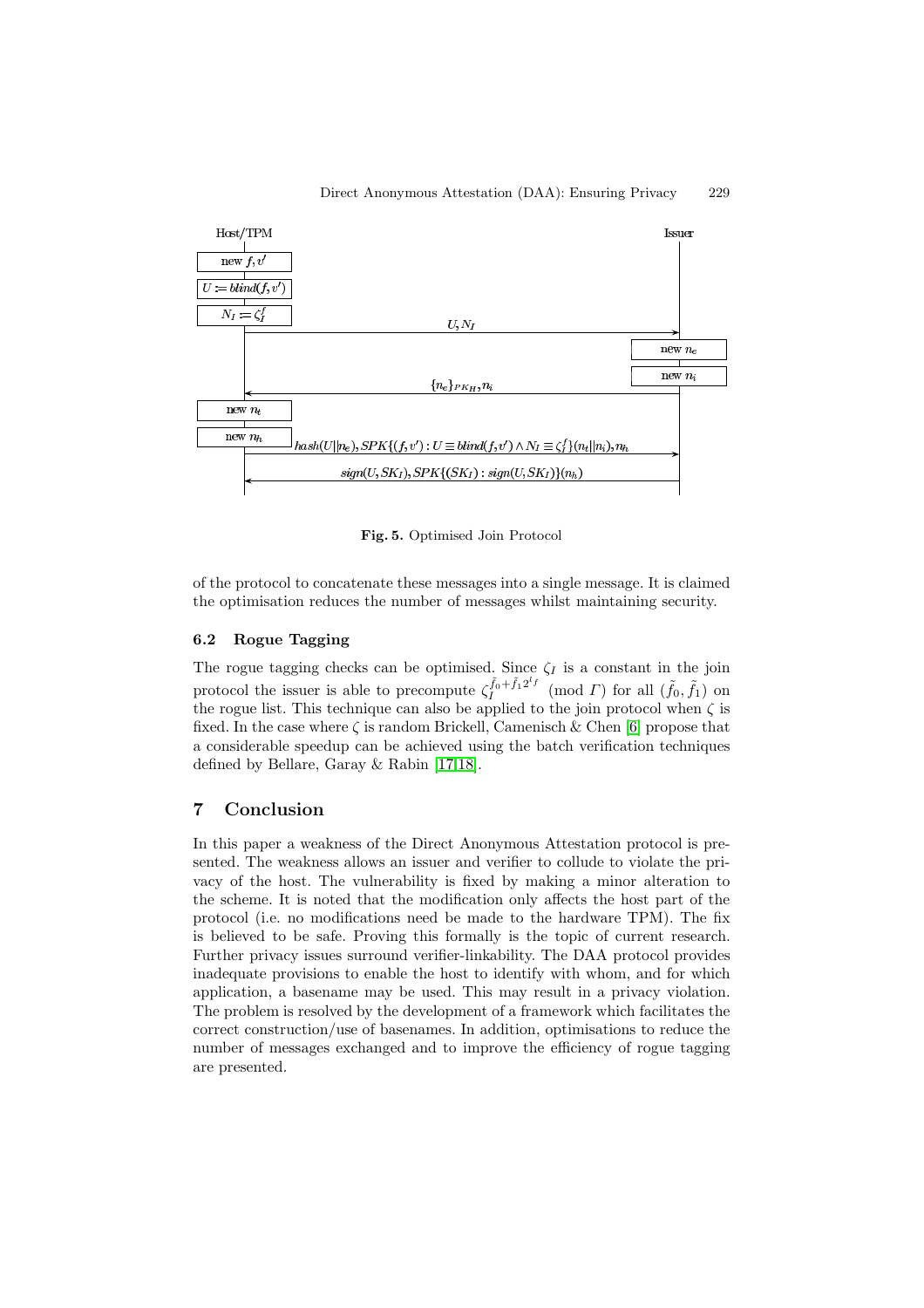## <span id="page-12-7"></span>**8 Further Work**

This paper used informal techniques to identify an inadequacy of the DAA scheme. Such methods are not complete and thus formal verification techniques must be applied to give assurance that the protocol is indeed secure. The applied pi calculus is a formalism suitable for modelling DAA which allows us to verify properties using automatic tools. The verification of the scheme remains the topic of future research.

The strength of a security system is inversely proportional to its complexity. DAA provides a esoteric solution to a seemingly simply problem. This work has discovered a vulnerability in its design. Inevitably, implementation will result in intrinsic weaknesses. Further research should aim to establish simpler solutions, ultimately producing systems with greater security and efficiency.

Cryptographers can create secure systems which deliver provably strong security properties. Society, however, is unwilling to accept such systems. Chaum introduced digital cash in the 1980s offering powerful properties including anonymity and unlinkability. Digital cash attracted little attention and was essentially rejected by society over concerns of "taxation [evasion] and money laundering, instability of the exchange rate, disturbance of the money supply, and the possibility of a Black Monday in cyberspace" [\[19\]](#page-13-12). DAA addresses society's concerns using linkability, an impurity which appears undesirable, but is demanded by the real world. Further research should look to enable a more finegrained approach to the level of privacy provided to the user. Revocable unlinkability could for example be provided. This would provide absolute privacy in normal operation but would allow linkability to be revoked by the collaboration of the issuer and  $n$  verifiers.

## <span id="page-12-1"></span><span id="page-12-0"></span>**References**

- 1. Pfitzmann, A., Köhntopp, M.: Anonymity, unobservability, and pseudeonymity a proposal for terminology. In: International workshop on Designing privacy enhancing technologies, pp. 1–9. Springer, Heidelberg (2001)
- <span id="page-12-2"></span>2. Pfitzmann, A., Köhntopp, M.: Anonymity, unlinkability, unobservability, pseudonymity, and identity management a consolidated proposal for terminology. version 0.26. Technical report, Department of Computer Science, Technische Universität Dresden (2005)
- <span id="page-12-3"></span>3. Reiter, M.K., Rubin, A.D.: Crowds: anonymity for web transactions. ACM Transactions on Information and System Security (TISSEC) 1(1), 66–92 (1998)
- <span id="page-12-4"></span>4. Reed, M.G., Syverson, P.F., Goldschlag, D.M.: Anonymous connections and onion routing. Selected Areas in Communications 16(4), 482–494 (1998)
- <span id="page-12-5"></span>5. TCG: Trusted Computing Platform Alliance (TCPA) Main Specification Version 1.1b. Technical report, Trusted Computing Group, Previously published by the Trusted Computing Platform Alliance (2002)
- <span id="page-12-6"></span>6. Brickell, E., Camenisch, J., Chen, L.: Direct anonymous attestation. In: CCS '04: 11th ACM conference on Computer and communications security, New York, United States of America, pp. 132–145. ACM Press, New York (2004)